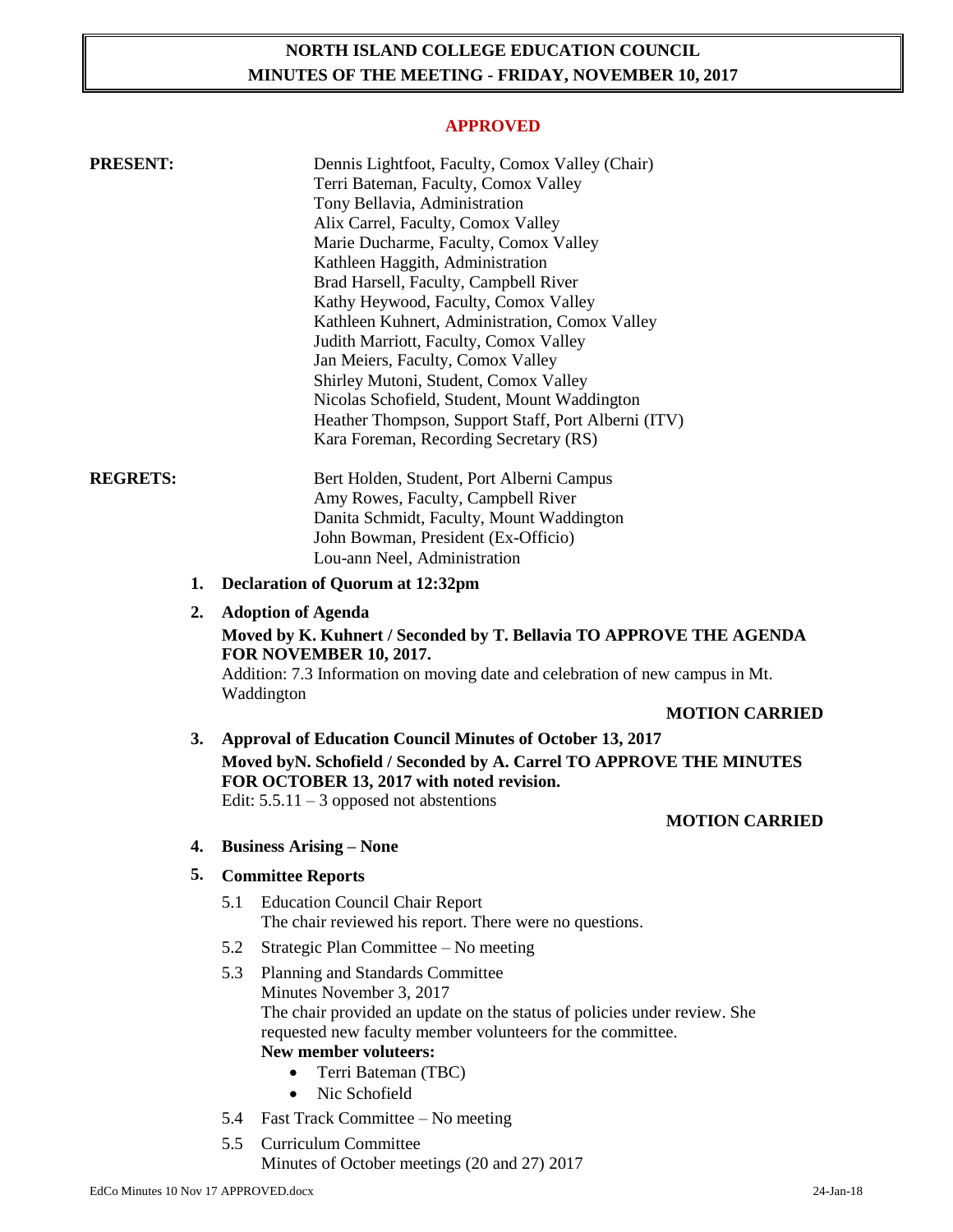#### **Documents for Review**

*NOTE: (Item #) refers to item's location in the Curriculum Committee minutes*

#### **Meeting 1 – 20 October 2017**

5.5.1 Course Revision – IMG 105 Communication Design I **Items 5.5.1 – 5.5.2 were taken as a bundle Moved by K. Haggith / Seconded by B. Harsell TO APPROVE THE COURSE REVISIONS EFFECTIVE/START DATE: FA 2018**

#### *Rationale from form:*

*[We] have changed the grading metrics to better support the role of the critique in both the students' learning and the design process. The critique is vital to the student's ability to integrate concepts and attach them to visualizations. It is an integral part of the design process and is used throughout the industry. It helps students to articulate concepts and intentions and resolve any disparity between intent and realization. It allows for open discussion and broader thinking. It generates collaborative thought and team work.*

*Instuctor Qualifications were missing from the previous ACD. Discussion:*

None

#### **Amendments:**

• ACD Transfer Status; remove "?"

#### **MOTION CARRIED.**

5.5.2 Course Revision – IMG 208 Communication Design II

**MOTION CARRIED.**

5.5.3 Program Revision– Professional Photography Certificate **Moved by K. Haggith / Seconded by T. Bellavia TO APPROVE THE PROGRAM REVISION**

# **EFFECTIVE/START DATE: FA 2018**

# *Rationale from form:*

*The revised Professional Photography Certificate program responds to technology, industry and NIC resourcing realities in a manner that will meet critical skill development needs for a wide variety of potential adult learners from high school to mid-career. School of Fine Art & Design facilities, local community and environmental assets position the Professional Photography Program to align with North Island College's vision as an inspiring destination institution preparing students for a rapidly changing world. Industry responsive curriculum meets strategic planning priorities through the delivery of current and relevant programming and providing students with skills to achieve success in their educational goals, employment objectives and chosen career. (See also background document.) Discussion:*

None.

#### **MOTION CARRIED.**

5.5.4 Course Revision – FIN 710 Digital Photograhy I

# **Moved by K. Haggith / Seconded by B. Harsell TO APPROVE THE COURSE REVISION**

# **EFFECTIVE/START DATE: FA 2018**

### *Rationale from form:*

*Appropriate instructor qualifications as being standardized across all courses in this pogram. Discussion:* None.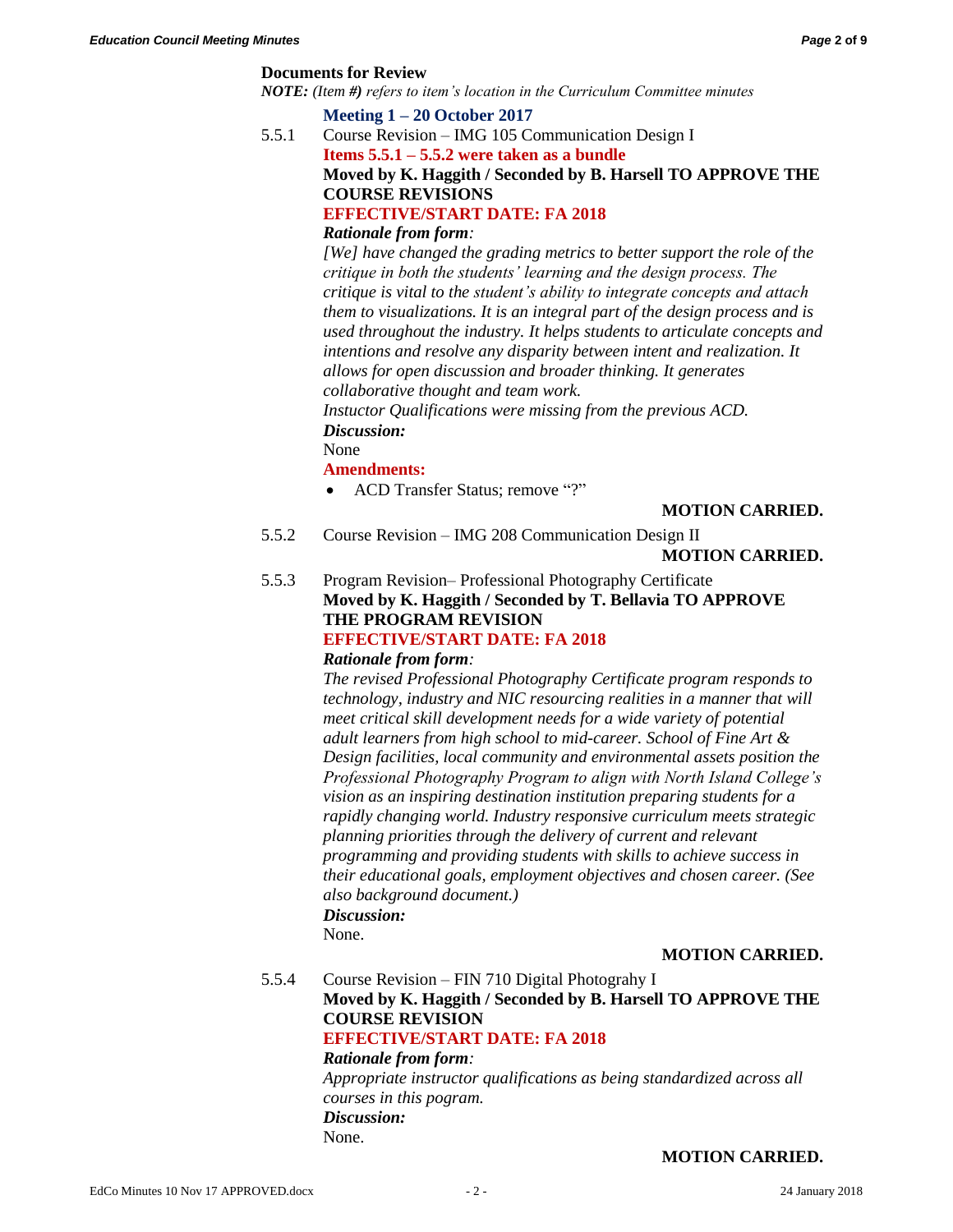5.5.5 Course Revision – FIN 715 Composition and Design **Moved by K. Haggith / Seconded by A. Carrel TO APPROVE THE COURSE REVISION EFFECTIVE/START DATE: FA 2018** *Rationale from form: All program courses are being standardized to 42 hours. The reduction in hours will not affect the learning outcomes for this course. Instructor Qualifications was missing from the course ACD. Discussion:*

None.

# **MOTION CARRIED.**

5.5.6 Course Revision – FIN 716 History of Photography **Moved by K. Haggith / Seconded by A. Carrel TO APPROVE THE COURSE REVISION EFFECTIVE/START DATE: FA 2018** *Rationale from form:*

> *Hours: All program courses are being standardized to 42 hours. Instructor Qualifications: standardized for all courses throughout the program. Discussion:*

None.

#### **MOTION CARRIED.**

5.5.7 Course Revision – FIN 718 Introduction to Studio Lighting **Moved by K. Haggith / Seconded by M. Ducharme TO APPROVE THE COURSE REVISION**

# **EFFECTIVE/START DATE: FA 2018**

*Rationale from form:*

*All program courses are being standardized to 42 hours. Reduction of hours will not change the learning outcomes. Instructor qualification are being standardized in all courses in the program. Discussion:* None.

#### **MOTION CARRIED.**

5.5.8 Course Revision – FIN 720 Digital Photography II **Moved by K. Haggith / Seconded by M. Ducharme TO APPROVE THE COURSE REVISION EFFECTIVE/START DATE: FA 2018**

#### *Rationale from form:*

*Format: course will include lecture as part of curriculum delivery. All courses in the Program are being standardized to 42 hours. The reduction in the course hours will not impact delivery of content or learning outcomes. Instructor qualifications to include credential and/or professional practice Discussion:*

None.

#### **MOTION CARRIED.**

5.5.9 Course Revision – FIN 721 Creative Explorations **Moved by K. Haggith / Seconded by T. Bellavia TO APPROVE THE COURSE REVISION EFFECTIVE/START DATE: FA 2018**

*Rationale from form:*

*[Instructor Qualifications] Missing from ACD Discussion:*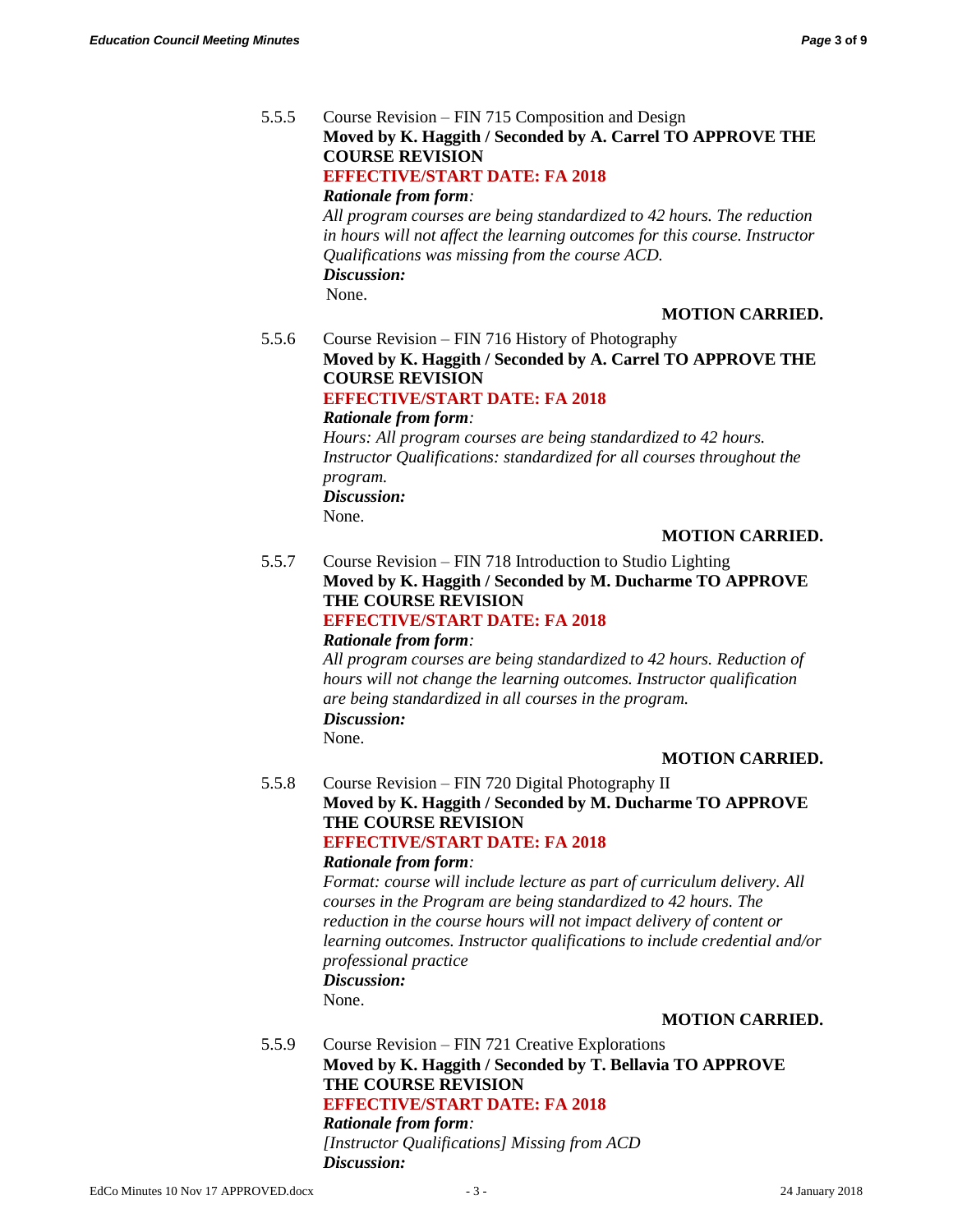None.

#### **MOTION CARRIED.**

5.5.10 Course Revision – FIN 723 Editorial Photojournal Photography **Moved by K. Haggith / Seconded by K. Heywood TO APPROVE THE COURSE REVISION EFFECTIVE/START DATE: FA 2018** *Rationale from form: [Instructor Qualifications] Missing from ACD Discussion:* None.

# **MOTION CARRIED.**

5.5.11 Course Revision – FIN 724 Portraiture **Moved by K. Haggith / Seconded by B. Harsell TO APPROVE THE COURSE REVISION EFFECTIVE/START DATE: FA 2018** *Rationale from form: [Instructor Qualifications] Missing from ACD Discussion:* None.

# **MOTION CARRIED.**

5.5.12 Course Revision – FIN 729 Advertising Photography **Moved by K. Haggith / Seconded by J. Marriott TO APPROVE THE COURSE REVISION EFFECTIVE/START DATE: FA 2018**

# *Rationale from form:*

*All program courses are being standardized to 42 hours. The reduction in hours will not impact learning outcomes. Instructor Qualifications missing from ACD. Discussion:*

None.

# **MOTION CARRIED.**

5.5.13 Course Revision – FIN 731 Landscape & Nature Photography **Moved by K. Haggith / Seconded by B. Harsell TO APPROVE THE COURSE REVISION EFFECTIVE/START DATE: FA 2018** *Rationale from form: All program courses are being streamlined to 42 hours. The reduction in hours will not affect the learning outcomes. Discussion:* None.

# **MOTION CARRIED.**

5.5.14 Course Revision – FIN 733 Portfolio Project **Moved by K. Haggith / Seconded by J. Marriott TO APPROVE THE COURSE REVISION EFFECTIVE/START DATE: FA 2018** *Rationale from form:*

*Course hours was not recorded on original ACD. Instructor qualifications were not recorded on original ACD. Specific Evaluation Methods were not recorded on ACD. Discussion:* None.

# **MOTION CARRIED.**

5.5.15 Course Revision – FIN 734 Business Practices in Photography **Moved by K. Haggith / Seconded by A. Carrel TO APPROVE THE COURSE REVISION**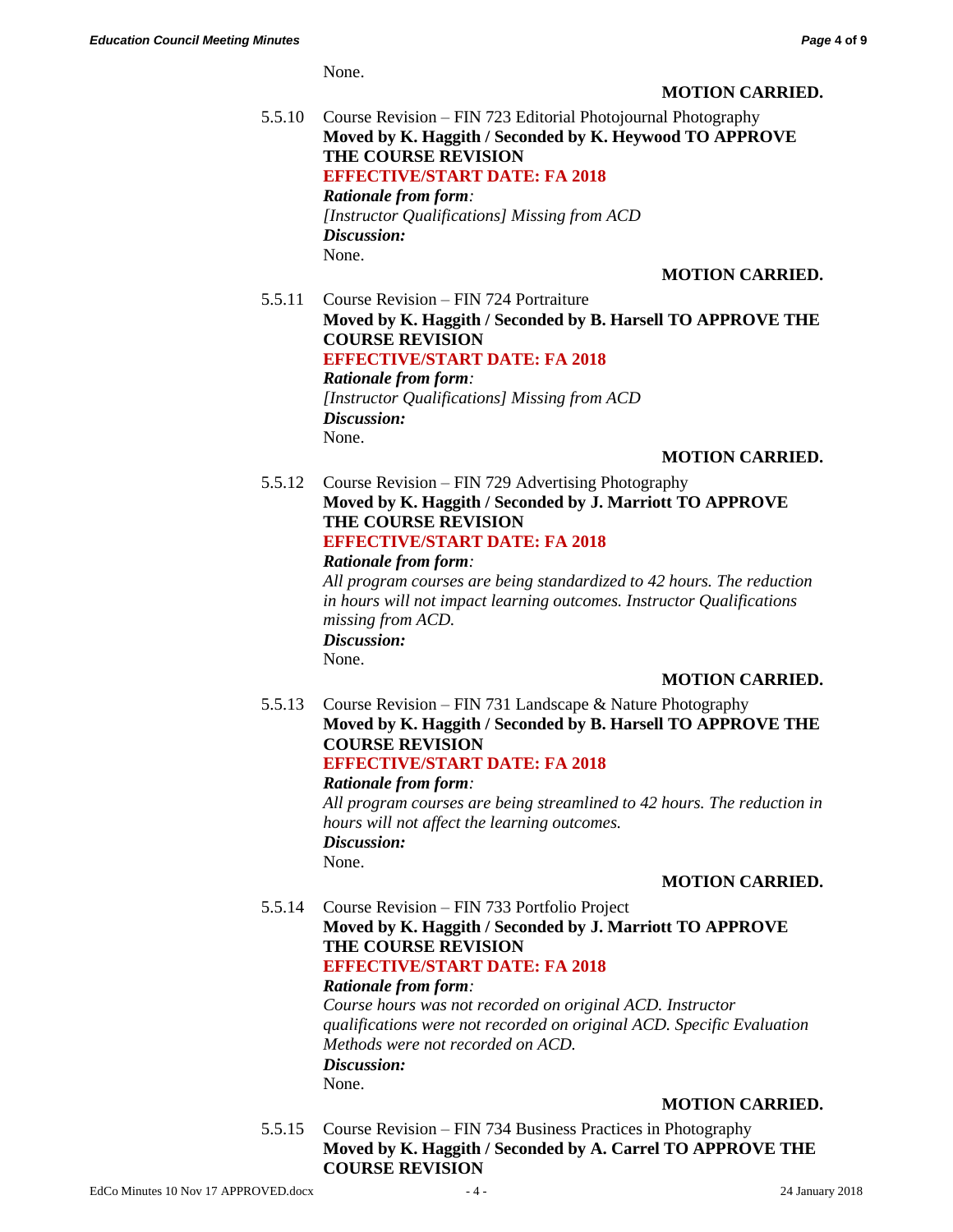# **EFFECTIVE/START DATE: FA 2018**

#### *Rationale from form:*

*Format: This course has only been delivered as a lecture, removing the practicum component will align the course ACD with the curriculumm delivery format. Level: same language as all other program ACD's. All program courses are being streamlines to 42 hours. Instructor Qualifications: are now appllied to all courses in the program. Discussion:* None.

#### **MOTION CARRIED.**

#### 5.5.16 New Course – FIN 736 Client Project **Moved by K. Haggith / Seconded by T. Bellavia TO APPROVE THE NEW COURSE EFFECTIVE/START DATE: FA 2018**

#### *Rationale from form:*

*The client project course will be an instructor facilitated project management course where students will work in teams to develop, plan and execute image based projects for real world clients. Discussion:* None.

# **MOTION CARRIED.**

# 5.5.17 New Course – FIN 737 Digital Imaging I **Moved by K. Haggith / Seconded by J. Marriott TO APPROVE THE NEW COURSE EFFECTIVE/START DATE: FA 2018**

#### *Rationale from form:*

*This course introduces technical skills required in post image production including manipulation and enhancement of images using industry standard practices and processing software. This course supports image production in studio courses with instruction in digital asset management, and image preparation for specific output destinations. Students need to have in-depth knowledge of postproduction editing of digital images to be employment ready. This course combined with Digital Imaging II will provide students with a high level of skill in image preparation for print and web applications. Discussion:*

None.

# **MOTION CARRIED.**

# 5.5.18 New Course – FIN 738 Digital Imaging II **Moved by K. Haggith / Seconded by N. Schofield TO APPROVE THE NEW COURSE EFFECTIVE/START DATE: FA 2018**

#### *Rationale from form:*

*This course is a continuation of the technical skills introduced in Digital Imaging I. Students will expand knowledge of software tools used to create professional quality images. Discussion:* None.

#### **MOTION CARRIED.**

5.5.19 New Course – FIN 739 Videography & Multimedia **Moved by K. Haggith / Seconded by T. Bellavia TO APPROVE THE NEW COURSE EFFECTIVE/START DATE: FA 2018** *Rationale from form:*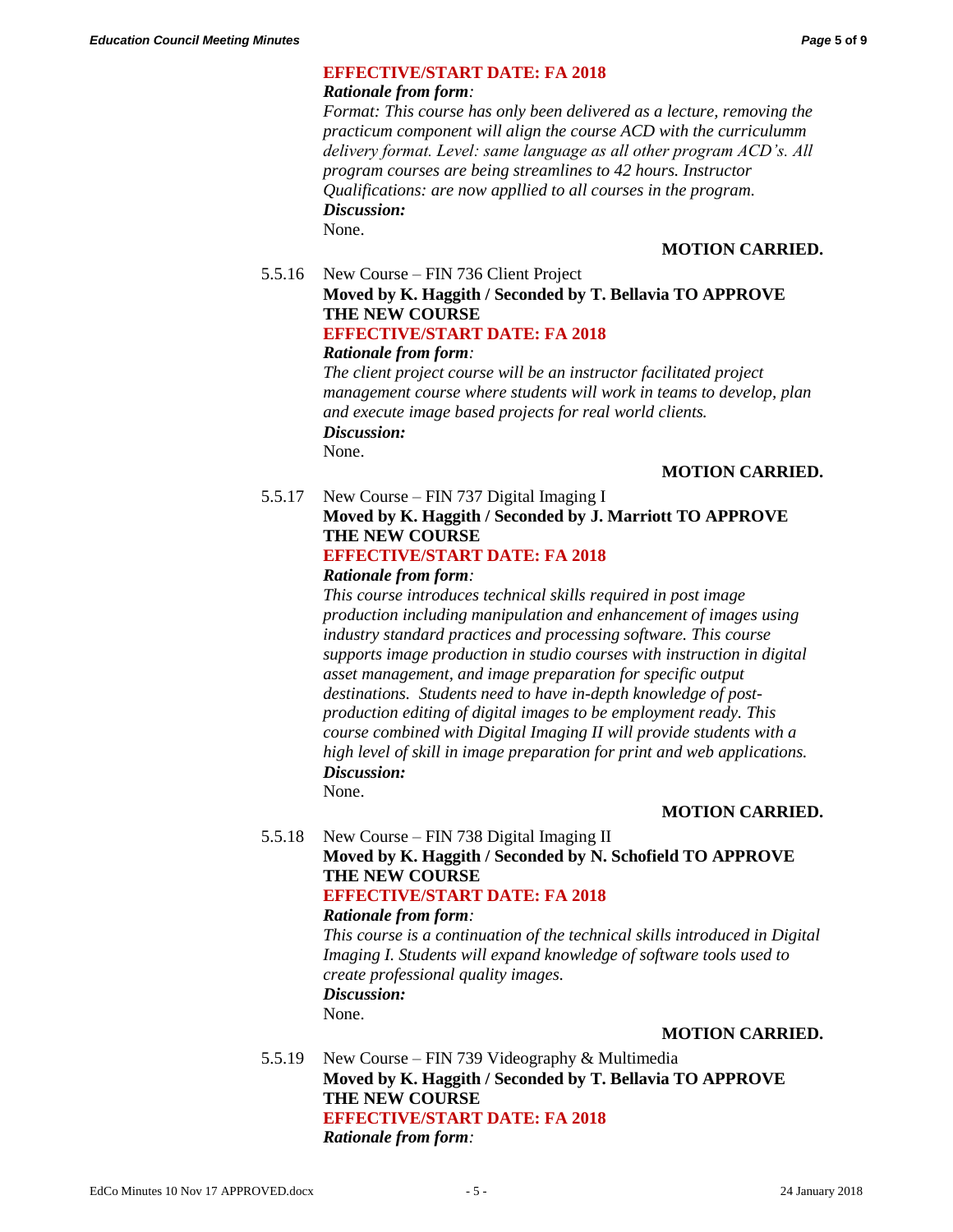*Video is becoming more prominent in photojournalism, wedding and event photography. Advancements in DSLR technologies have provided professional photographers with the technical capabilities to incorporate moving images into their portfolio of work. Discussion:* None.

#### **MOTION CARRIED.**

**Note to Fine Arts Dept:** Council members acknowledged the work done by the department on this program and expressed appreciation about how well prepared the documentation was.

# 5.5.20 Program Revision – Bachelor of Science in Nursing **Moved by K. Haggith / Seconded by J. Meiers TO APPROVE THE PROGRAM REVISION**

# **EFFECTIVE/START DATE: FA 2018**

#### *Rationale from form:*

*[Updating] New and retired English courses.*

# *Discussion:*

Amendment noted below.

#### **Amendments:**

• Completion Requirements; #6, option A and C add \* next to courses that will be retired and add a note below. (Jan Meiers)

# **MOTION CARRIED.**

# 5.5.21 **Items 5.5.21 – 5.5.23 were taken as a bundle**

Program Revision – Human Services Certificate – Educational Assistant/Community Support – Indigenous Focus **Moved by K. Haggith / Seconded by B. Harsell TO APPROVE THE 3 PROGRAM REVISIONS EFFECTIVE/START DATE: FA 2018**

# *Rationale from form:*

*ENG 125 will no longer be offered and is replaced with ENG 116*

#### *Discussion:*

Regarding having a policy and a process for handling omnibus changes (such as when courses are retired and/or replaced by another course) that impact multiple programs and/or courses.

- 5.5.22 Program Revision Human Services Certificate Educational Assistant/Community Support
- 5.5.23 Program Revision Social Service Diploma

#### **MOTION CARRIED.**

# BIO BREAK

# **Meeting 2 – 27 October 2017**

# 5.5.24 **Items 5.5.24 – 5.5.26 were taken as a bundle**

Program Revision – Electrician Apprenticeship Harmonized **Moved by K. Haggith / Seconded by N. Schofield TO APPROVE THE PROGRAM REVISION AND 2 NEW COURSES EFFECTIVE/START DATE: FA 2018**

#### *Rationale from form:*

*Converting programming from former CAT B to ACD format, while aligning curriculum to program changes as required by ITA and as per pan-Canadian Harmonization initiative. Discussion:* None.

5.5.25 New Course – ELH 100 Electrician Apprenticeship Common Core – Level 1 Harmonized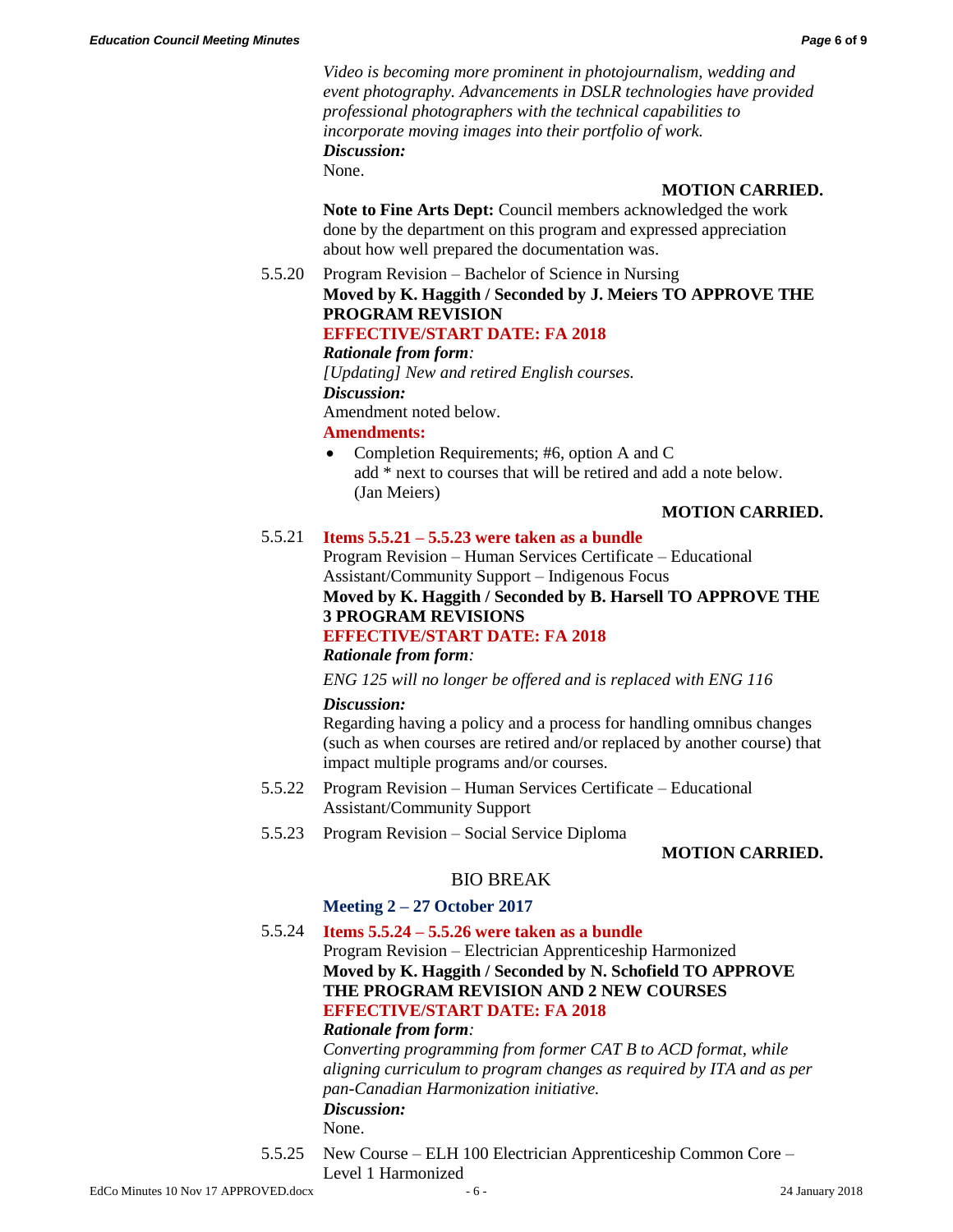5.5.26 New Course – ELH 200 Electrician Apprenticeship Common Core – Level 2 Harmonized

#### **MOTION CARRIED.**

5.5.27 **Items 5.5.27 – 5.5.33 were taken as a bundle**

Program Revision/New Program – Electrician Foundation Harmonized **Moved by K. Haggith / Seconded by T. Bellavia TO APPROVE THE PROGRAM REVISION AND 6 NEW COURSES EFFECTIVE/START DATE: FA 2018** *Rationale from form:*

*Converting programming from former CAT B to ACD format, while aligning curriculum to program changes as required by ITA and as per pan-Canadian Harmonization initiative. Discussion:*

None.

- 5.5.28 New Course EFH 100 Electrician Common Core Level 1 Harmonized
- 5.5.29 New Course EFH 101 Safety, Basic Trade Tools, Fasteners and Fittings
- 5.5.30 New Course EFH 102 Electrical Codes, Plans and Specifications
- 5.5.31 New Course EFH 103 Applied Mathematics and Sciences for the Electrical Trade
- 5.5.32 New Course EFH 104 Applied Wiring Methods
- 5.5.33 New Course EFH 105 Workplace and Employment Skills **MOTION CARRIED.**

5.5.34 Program Revision – Prep Cook Certificate **Moved by K. Haggith / Seconded by A. Carrel TO APPROVE THE PROGRAM REVISION EFFECTIVE/START DATE: FA 2018**

#### *Rationale from form:*

*The proposed change to the assessment has been informed by NIC's Coordinator of. Assessment Services and align with the specific requirements of the Prep Cook Program. Discussion:* None.

#### **MOTION CARRIED.**

5.5.35 **Items 5.5.35 – 5.5.38 were taken as a bundle**

Program Revision – Carpentry Foundation Harmonized Certificate **Moved by K. Haggith / Seconded by J. Marriott TO APPROVE THE PROGRAM REVISIONS**

# **EFFECTIVE/START DATE: FA 2018**

# *Rationale from form:*

*To enhance opportunities for students to gain real world experience, while accessing mentorship from industry representatives all while establishing an association with industry which will beneficial for advancing into their apprenticeship. Discussion:*

None.

- 5.5.36 Program Revision Electrician Foundation Harmonized Certificate
- 5.5.37 Program Revision Heavy Mechanical Foundation
- 5.5.38 Program Revision Plumbing & Piping Foundation

**MOTION CARRIED.**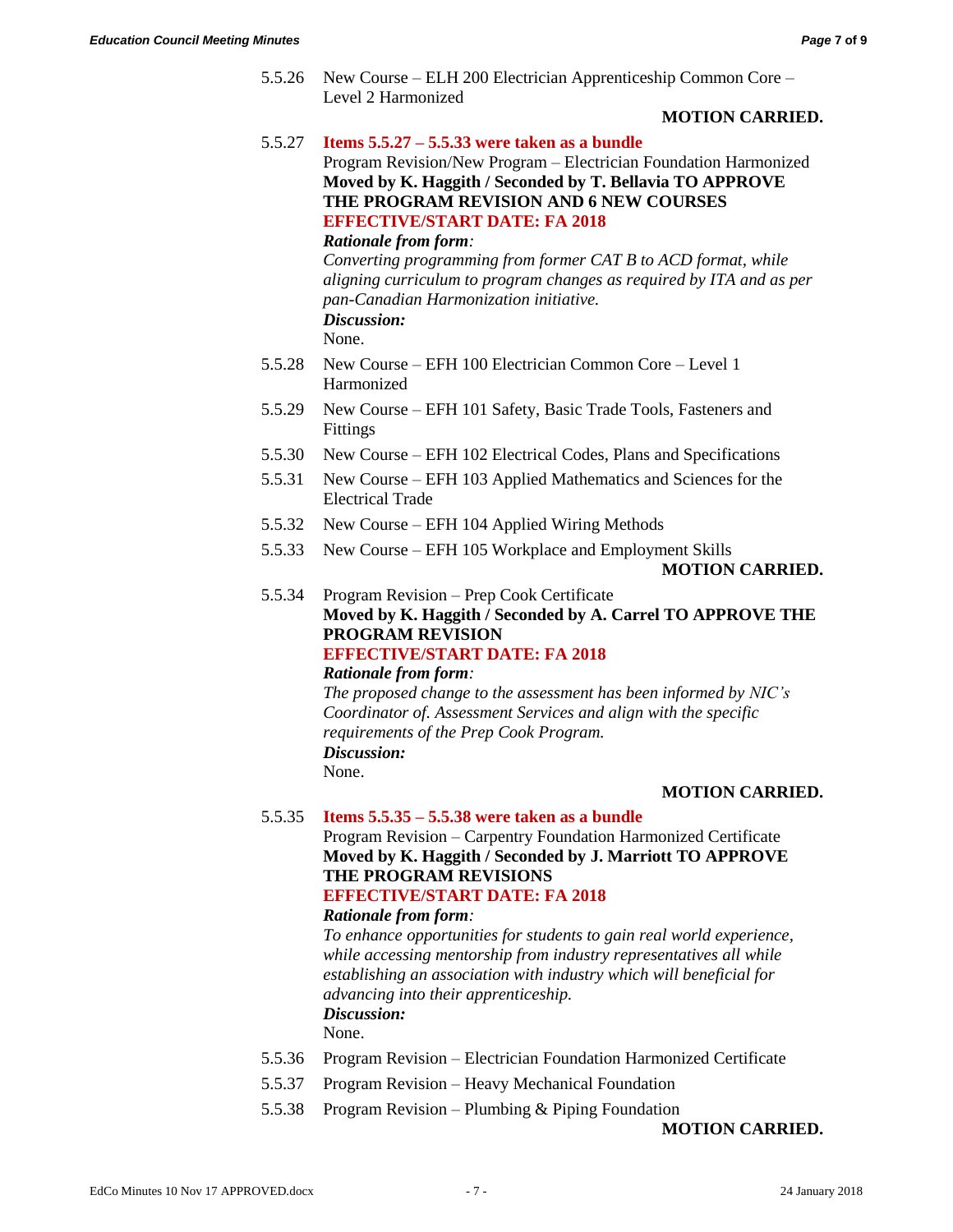# 5.5.39 Program Revision – Welder Apprenticeship Harmonized **Moved by K. Haggith / Seconded by M. Ducharme TO APPROVE THE PROGRAM REVISION EFFECTIVE/START DATE: FA 2018** *Rationale from form: Converting programming from former CAT B to ACD format, while*

*aligning curriculum to program changes as required by ITA and as per pan-Canadian Harmonization initiative.*

*Discussion:*

None.

# **Amendments:**

- Program Revision form; add "an optional"
- Calendar pages; Curriculum; add "Optional"

# **MOTION CARRIED.**

5.5.40 New Course – WLA 110 Multi-Process Alloy Welding (MPAW) Endorsement

**Moved by K. Haggith / Seconded by T. Bellavia TO APPROVE THE NEW COURSE**

**EFFECTIVE/START DATE: FA 2018**

*Rationale from form: As per ITA requirements. Discussion:* None.

# **MOTION CARRIED.**

5.5.41 Program Revision – Welder Foundation Harmonized Certificate **Moved by K. Haggith / Seconded by N. Schofield TO APPROVE THE PROGRAM REVISION**

# **EFFECTIVE/START DATE: FA 2018**

*Rationale from form: The proposed change to the program pre-requisites align with the ITA's suggested requirements and the requirements of other institutions. Discussion:* None.

# **MOTION CARRIED.**

**Note to Trades & Technical Programs:** Appreciation was expressed for all the work done by the Trades department on the Pan-Canadian Harmonization initive.

- **6. New Business** (numbering amended from agenda)
	- 6.1 Course Deactivations for Hospital Unit Clerk and Activity Assistant programs were TABLED. (As deactivations don't go through Curriculum Committee unless they are part of a program revision, it was agreed that they be placed under New Business.)
	- 6.2 Mentorship Program

D. Lightfoot stated that he would like to create a mentorship program for new members. He asked for permission to pair up new and experienced members as mentors and proteges. There were no objections.

**ACTION:** He will prepare this for the next meeting.

# **7. Correspondence/Information** (numbering amended from agenda)

7.1 Instructional Key Dates & NIC Academic Schedules and Deadlines Brief discussion about how decisions are made related to when holidays fall during reading break. K. Kuhnert stated that much consideration is given to the varying requirements of all programs when determining the schedule. She welcomes any feedback for next year.